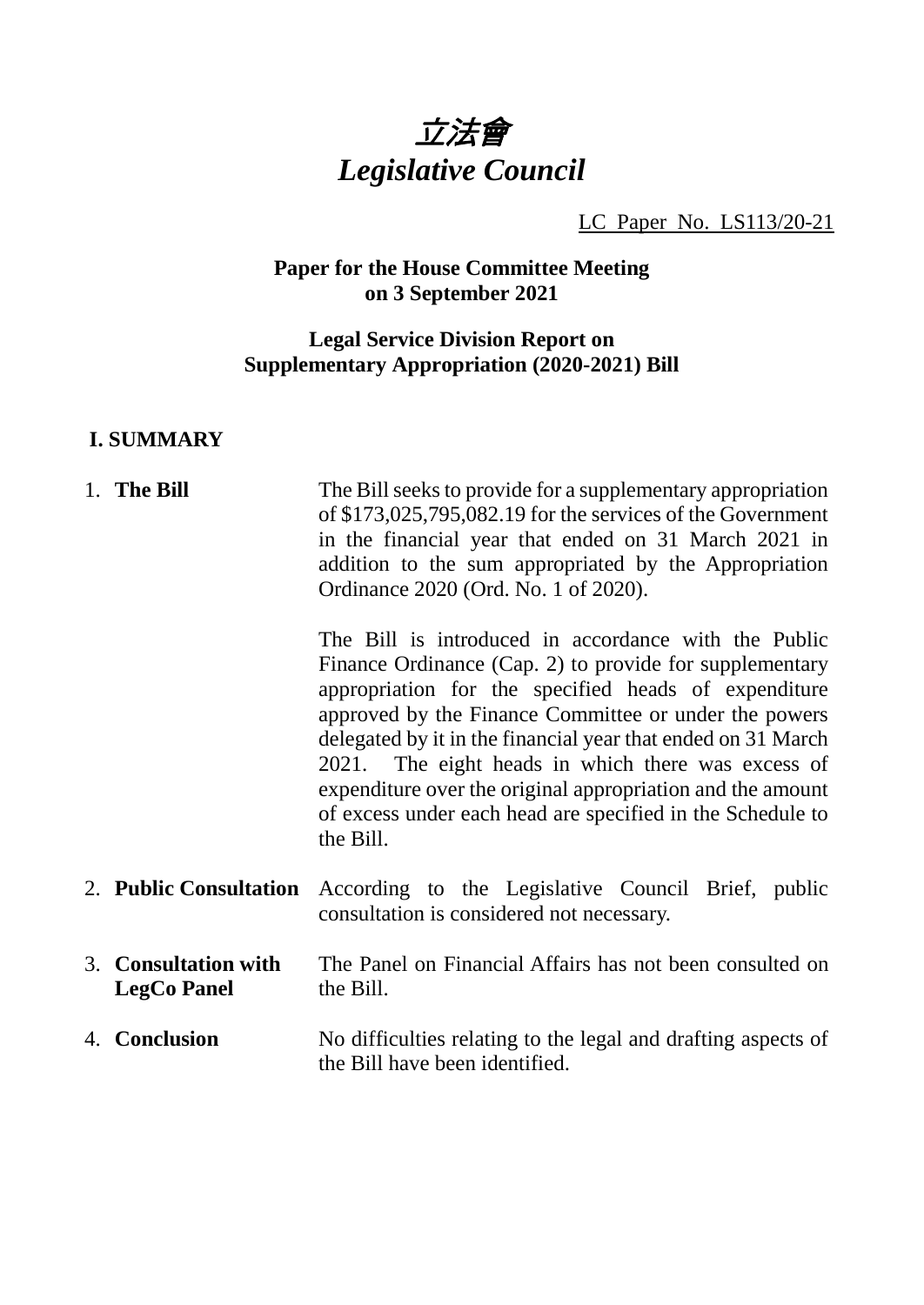# **II. REPORT**

The date of First Reading of the Bill is 1 September 2021. Members may refer to the Legislative Council ("LegCo") Brief (File Ref: TsyB H00/710/1/0(C) Pt.14) issued by the Financial Services and the Treasury Bureau on 25 August 2021 for further details.

# **Object of the Bill**

2. The Bill seeks to provide for a supplementary appropriation of \$173,025,795,082.19 for the services of the Government in the financial year that ended on 31 March 2021 in addition to the sum appropriated by the Appropriation Ordinance 2020 (Ord. No. 1 of 2020).

# **Background**

3. Ord. No. 1 of 2020 was enacted in May 2020 to provide for the appropriation of a sum not exceeding \$627,233,901,000 from the general revenue for the services of the Government in the financial year from 1 April 2020 to 31 March 2021 under section 6 of the Public Finance Ordinance (Cap. 2). Upon the enactment of Ord. No. 1 of 2020, the estimates of expenditure for the 2020-2021 financial year are deemed to be approved to the extent that they are provided for in Ord. No. 1 of 2020 and shall have effect from the first day of the financial year.

4. In the course of the 2020-2021 financial year, the Government made changes to the approved estimates of expenditure with the approval of the Finance Committee or under the powers delegated by it in accordance with section 8 of Cap. 2. Under section 9 of Cap. 2, if at the close of account for a financial year it is found that expenditure charged to any head is in excess of the sum appropriated for that head by the Appropriation Ordinance for that financial year, the excess shall be included in a Supplementary Appropriation Bill which shall be introduced into LegCo as soon as practicable after the close of that financial year.

#### **Provisions of the Bill**

5. The Bill is introduced in accordance with section 9 of Cap. 2 to seek final legislative authority for the supplementary appropriation under the specified heads of expenditure in the 2020-2021 financial year. The eight heads in which there was excess of expenditure over the original appropriation and the amount of excess under each head are specified in the Schedule to the Bill. Clause 2 of the Bill seeks to provide for the approval of the appropriation of \$173,025,795,082.19 in the manner expressed in the Schedule.